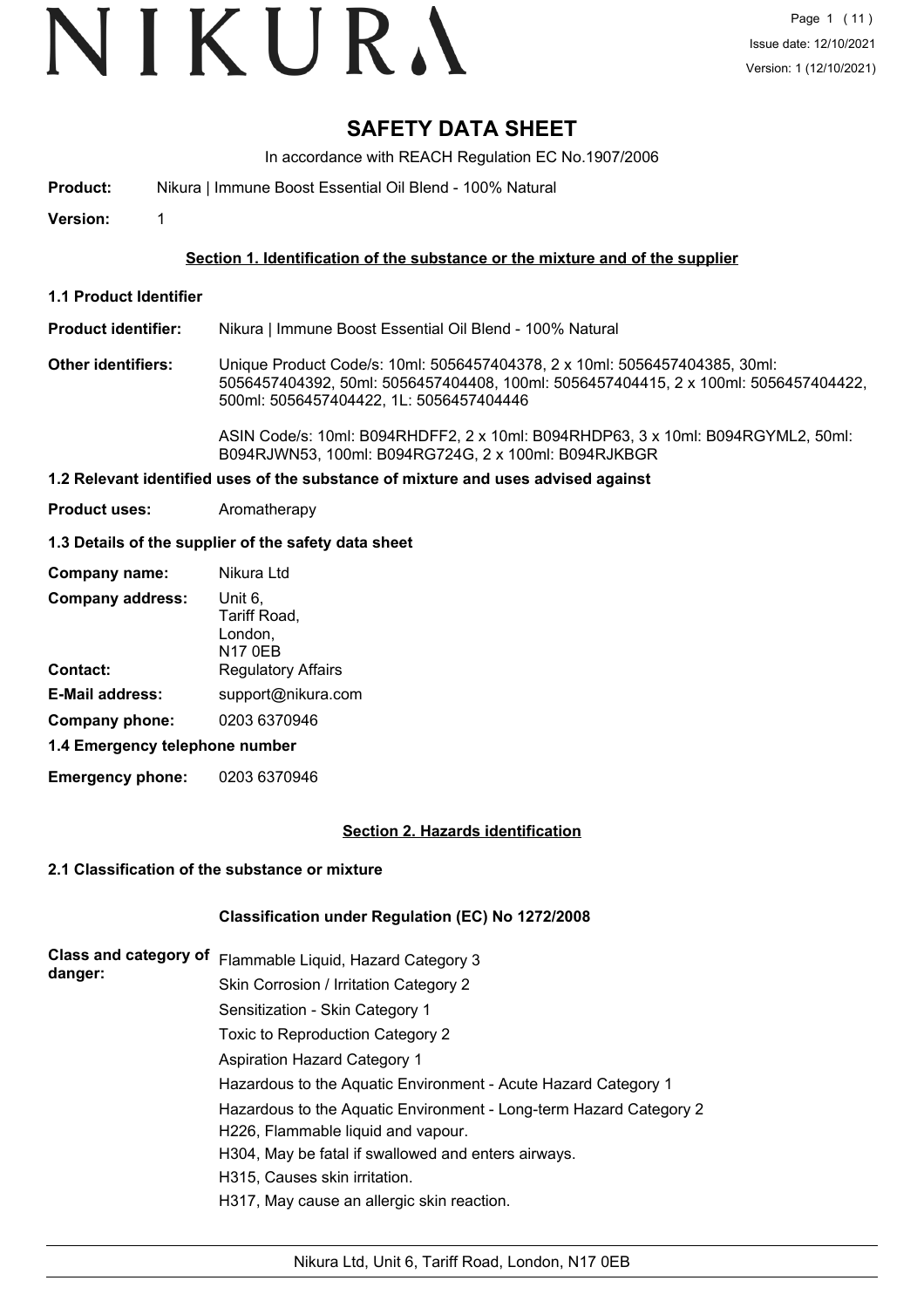# **SAFETY DATA SHEET**

In accordance with REACH Regulation EC No.1907/2006 **Product:** Nikura | Immune Boost Essential Oil Blend - 100% Natural **Version:** 1 **Class and category of** H361, Suspected of damaging fertility or the unborn child (exposure route). **danger:** H400, Very toxic to aquatic life. H411, Toxic to aquatic life with long lasting effects. **2.2 Label elements Signal word:** Danger **Classification under Regulation (EC) No 1272/2008 Hazard statements:** H226, Flammable liquid and vapour. H304, May be fatal if swallowed and enters airways. H315, Causes skin irritation. H317, May cause an allergic skin reaction. H361, Suspected of damaging fertility or the unborn child (exposure route). H400, Very toxic to aquatic life. H411, Toxic to aquatic life with long lasting effects. EUH208, Contains Geranial, Linalool, Neral, Neryl acetate, Terpinolene, alpha-Pinene, beta-Caryophyllene, beta-Pinene, l-.β.-Bisabolene, l-Limonene. May produce an allergic reaction. **Supplemental Information: Precautionary statements:** P210, Keep away from heat, sparks, open flames and hot surfaces. - No smoking. P233, Keep container tightly closed. P240, Ground/bond container and receiving equipment. P241, Use explosion-proof electrical, ventilating and lighting equipment. P242, Use only non-sparking tools. P243, Take precautionary measures against static discharge. P261, Avoid breathing vapour or dust. P264, Wash hands and other contacted skin thoroughly after handling. P272, Contaminated work clothing should not be allowed out of the workplace. P273, Avoid release to the environment. P280, Wear protective gloves/eye protection/face protection. P301/310, IF SWALLOWED: Immediately call a POISON CENTER or doctor/physician. P303/361/353, IF ON SKIN (or hair): Remove/take off immediately all contaminated clothing. Rinse skin with water/shower. P308/313, IF exposed or concerned: Get medical advice/attention. P331, Do not induce vomiting. P333/313, If skin irritation or rash occurs: Get medical advice/attention. P362, Take off contaminated clothing and wash before reuse. P370/378, In case of fire: Use carbon dioxide, dry chemical, foam for extinction. P391, Collect spillage. P403/235, Store in a well-ventilated place. Keep cool. P405, Store locked up. P501, Dispose of contents/container to approved disposal site, in accordance with local regulations.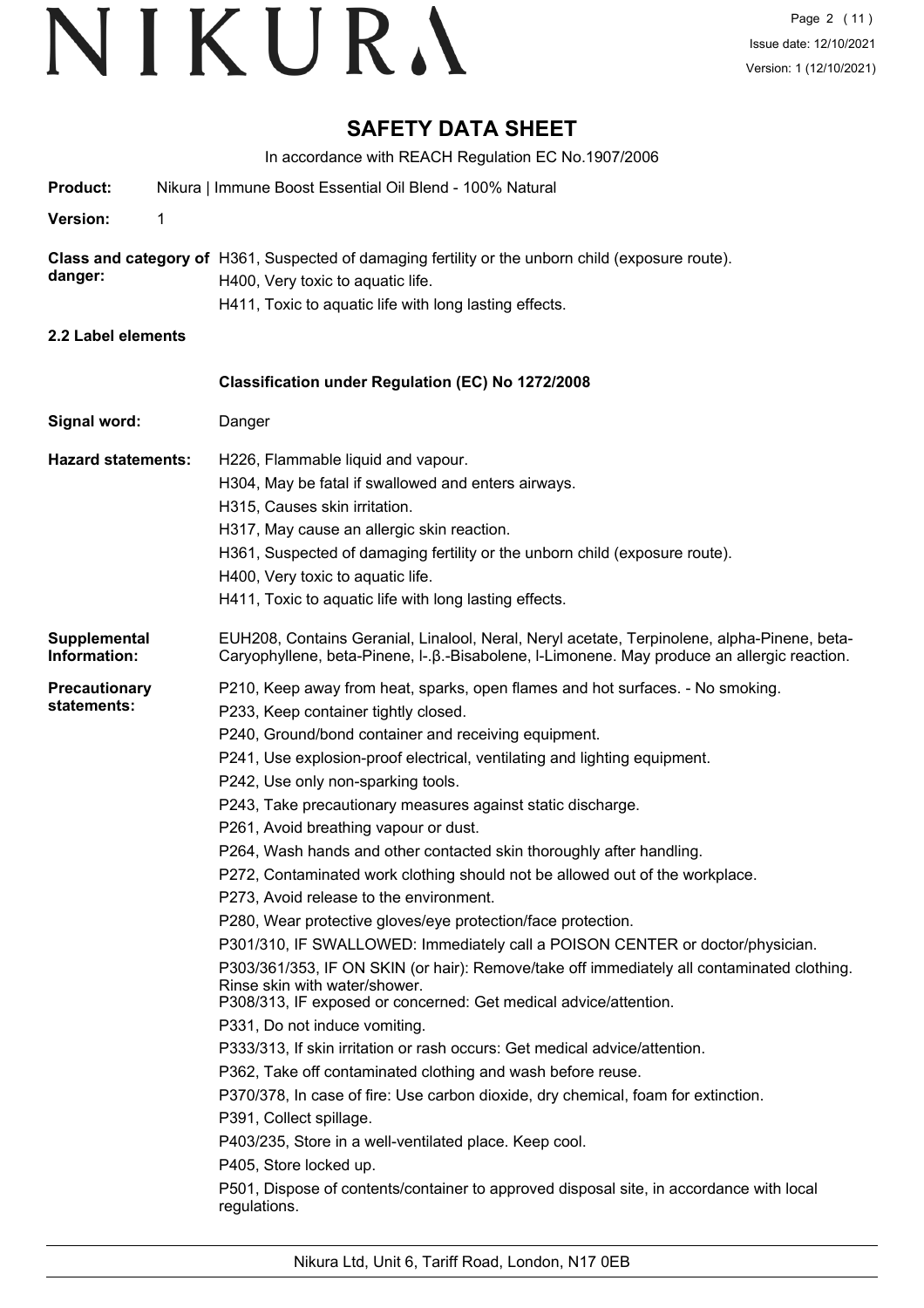## **SAFETY DATA SHEET**

In accordance with REACH Regulation EC No.1907/2006

**Product:** Nikura | Immune Boost Essential Oil Blend - 100% Natural

**Version:** 1

P202, Do not handle until all safety precautions have been read and understood.



**Other hazards:** None

## **Section 3. Composition / information on ingredients**

#### **3.2 Mixtures**

#### **Contains:**

| <b>Name</b>          | <b>CAS</b> | <b>EC</b> | <b>REACH Registration</b><br>No. | %          | <b>Classification for</b><br>(CLP) 1272/2008                                                                                            |
|----------------------|------------|-----------|----------------------------------|------------|-----------------------------------------------------------------------------------------------------------------------------------------|
| Eucalyptol           | 470-82-6   | 207-431-5 |                                  | 20-<50%    | Flam. Liq. 3-Skin Sens.<br>1B;H226-H317,-                                                                                               |
| <b>l</b> d-Limonene  | 5989-27-5  | 227-813-5 |                                  | $10 - 20%$ | Flam. Liq. 3-Skin Irrit.<br>2-Skin Sens. 1B-Asp.<br>Tox 1-Aquatic Acute 1-<br>Aquatic Chronic 3:<br>H226-H304-H315-<br>H317-H400-H412,- |
| Terpinen-4-ol        | 562-74-3   | 209-235-5 |                                  | 10-<20%    | Acute Tox. 4-Acute<br>Tox. 4-Skin Irrit. 2-<br>STOT SE 3;H302-<br>H315-H332-H336,-                                                      |
| p-Mentha-1,4-diene   | 99-85-4    | 202-794-6 |                                  | $5 - 10%$  | Flam. Liq. 3-Repr. 2-<br>Asp. Tox 1;H226-H304-<br>H361.-                                                                                |
| Linalyl acetate      | 115-95-7   | 204-116-4 |                                  | $1 - 5%$   | Skin Irrit, 2-Skin Sens.<br>1B;H315-H317,-                                                                                              |
| <b>I</b> I-Limonene  | 5989-54-8  | 227-815-6 |                                  | $1 - 5%$   | Flam. Liq. 3-Skin Irrit.<br>2-Skin Sens. 1B-Asp.<br>Tox 1-Aquatic Acute 1-<br>Aquatic Chronic 3:<br>H226-H304-H315-<br>H317-H400-H412,- |
| <b>I</b> beta-Pinene | 127-91-3   | 204-872-5 |                                  | $1 - 5%$   | Flam. Liq. 3-Skin Irrit.<br>2-Skin Sens. 1B-Asp.<br>Tox 1-Aquatic Acute 1-<br>Aquatic Chronic 1:<br>H226-H304-H315-<br>H317-H410.-      |
| p-Mentha-1,3-diene   | 99-86-5    | 202-795-1 |                                  | $1 - 5%$   | Flam. Lig. 3-Acute Tox.<br>4-Asp. Tox 1-Aquatic<br>Chronic 2; H226-H302-<br>H304-H411,-                                                 |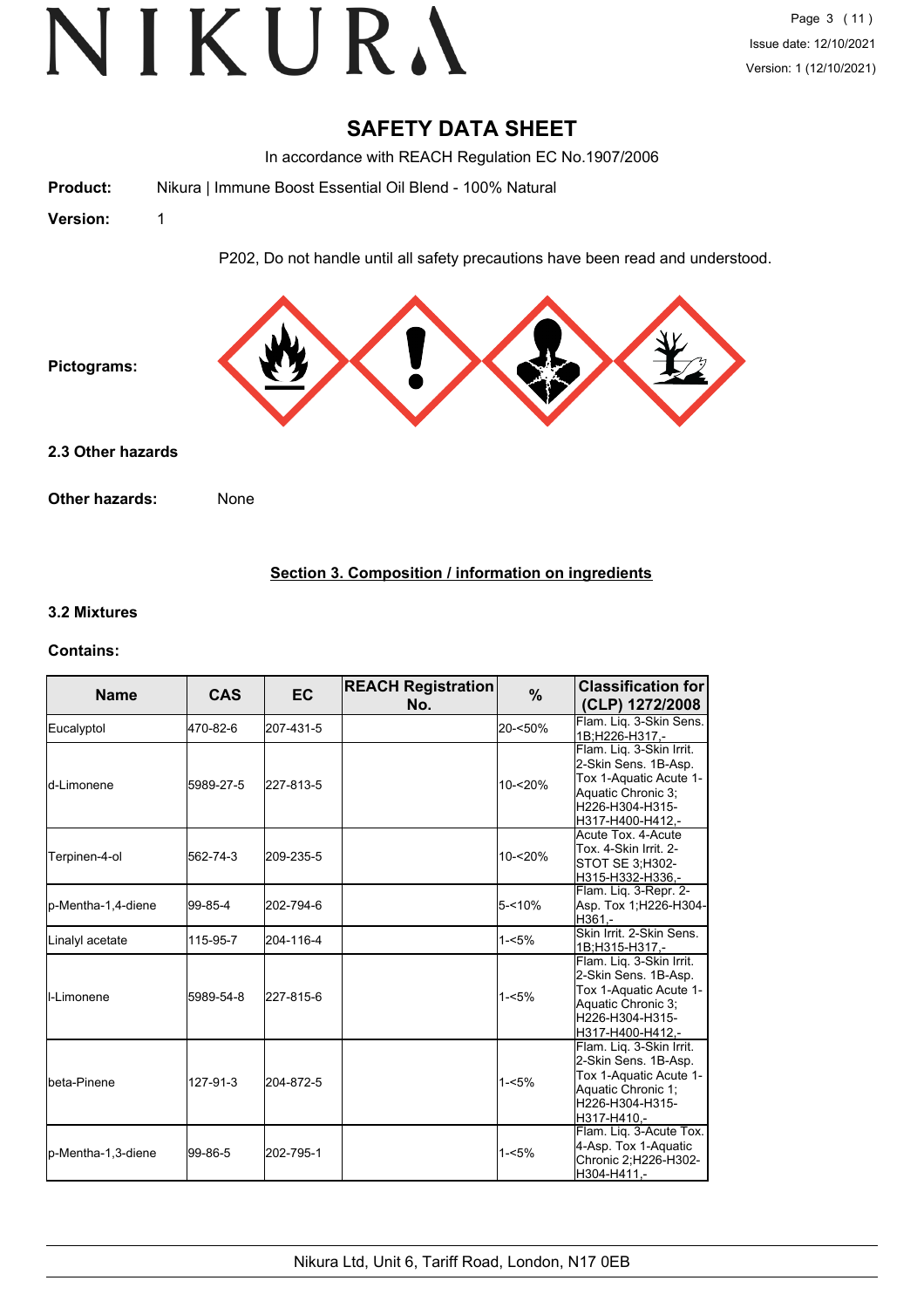# **SAFETY DATA SHEET**

In accordance with REACH Regulation EC No.1907/2006

**Product:** Nikura | Immune Boost Essential Oil Blend - 100% Natural

#### **Version:** 1

| alpha-Pinene                 | 80-56-8  | 201-291-9 | 1-<5%       | Flam. Liq. 3-Acute Tox.<br>4-Skin Irrit. 2-Skin<br>Sens. 1B-Asp. Tox 1-<br>Aquatic Acute 1-<br>Aquatic Chronic 1;<br>H226-H302-H304-<br>H315-H317-H410.- |
|------------------------------|----------|-----------|-------------|----------------------------------------------------------------------------------------------------------------------------------------------------------|
| <b>L</b> inalool             | 78-70-6  | 201-134-4 | 1-<5%       | Skin Irrit. 2-Eye Irrit. 2-<br>Skin Sens. 1B;H315-<br>H317-H319.-                                                                                        |
| p-Cymene                     | 99-87-6  | 202-796-7 | 1-<5%       | Flam. Liq. 3-Repr. 2-<br>Asp. Tox 1-Aquatic<br>Chronic 2;H226-H304-<br>H361-H411,-                                                                       |
| Terpinolene                  | 586-62-9 | 209-578-0 | $1 - 5%$    | Flam. Lig. 3-Skin Sens.<br>1B-Asp. Tox 1-Aquatic<br>Acute 1-Aquatic<br>Chronic 1;H226-H304-<br>H317-H410,-                                               |
| alpha-Terpineol              | 98-55-5  | 202-680-6 | 1-<5%       | Skin Irrit. 2-Eye Irrit. 2;<br>H315-H319,-                                                                                                               |
| Myrcene                      | 123-35-3 | 204-622-5 | $0.1 - 1\%$ | Flam. Liq. 3-Skin Irrit.<br>2-Eye Irrit. 2-Asp. Tox<br>1-Aquatic Acute 1-<br>Aquatic Chronic 2;<br>H226-H304-H315-<br>H319-H400-H411,-                   |
| alpha-Phellandrene           | 99-83-2  | 202-792-5 | $0.1 - 1\%$ | Flam. Liq. 3-Asp. Tox<br>1-Aquatic Acute 1-<br>Aquatic Chronic 1;<br>H226-H304-H410,-                                                                    |
| lGeranial                    | 141-27-5 | 205-476-5 | $0.1 - 1\%$ | Skin Irrit. 2-Eye Irrit. 2-<br>Skin Sens. 1B;H315-<br>H317-H319,-                                                                                        |
| beta-Caryophyllene           | 87-44-5  | 201-746-1 | $0.1 - 1\%$ | Skin Sens. 1B-Asp.<br>Tox 1-Aquatic Chronic<br>4;H304-H317-H413,-                                                                                        |
| <b>I</b> Neral               | 106-26-3 | 203-379-2 | $0.1 - 1\%$ | Skin Irrit. 2-Eye Irrit. 2-<br>Skin Sens. 1B;H315-<br>H317-H319,-                                                                                        |
| Neryl acetate                | 141-12-8 | 205-459-2 | $0.1 - 1\%$ | Skin Sens. 1B;H317,-                                                                                                                                     |
| $\ $ -. $\beta$ .-Bisabolene | 495-61-4 |           | $0.1 - 1\%$ | Acute Tox. 4-Skin Irrit.<br>2-Skin Sens. 1B-Asp.<br>Tox 1-Aquatic Chronic<br>2;H304-H315-H317-<br>H332-H411,-                                            |

#### **Substances with Community workplace exposure limits:**

Not Applicable

**Substances that are persistent, bioaccumulative and toxic or very persistent and very bioaccumulative, greater than 0.1%:**

Not Applicable

#### **Section 4. First-aid measures**

#### **4.1 Description of first aid measures**

**Inhalation:** Remove from exposure site to fresh air, keep at rest, and obtain medical attention. **Eye exposure:** Flush immediately with water for at least 15 minutes. Contact physician if symptoms persist. **Skin exposure:** IF ON SKIN (or hair): Remove/take off immediately all contaminated clothing. Rinse skin with water/shower.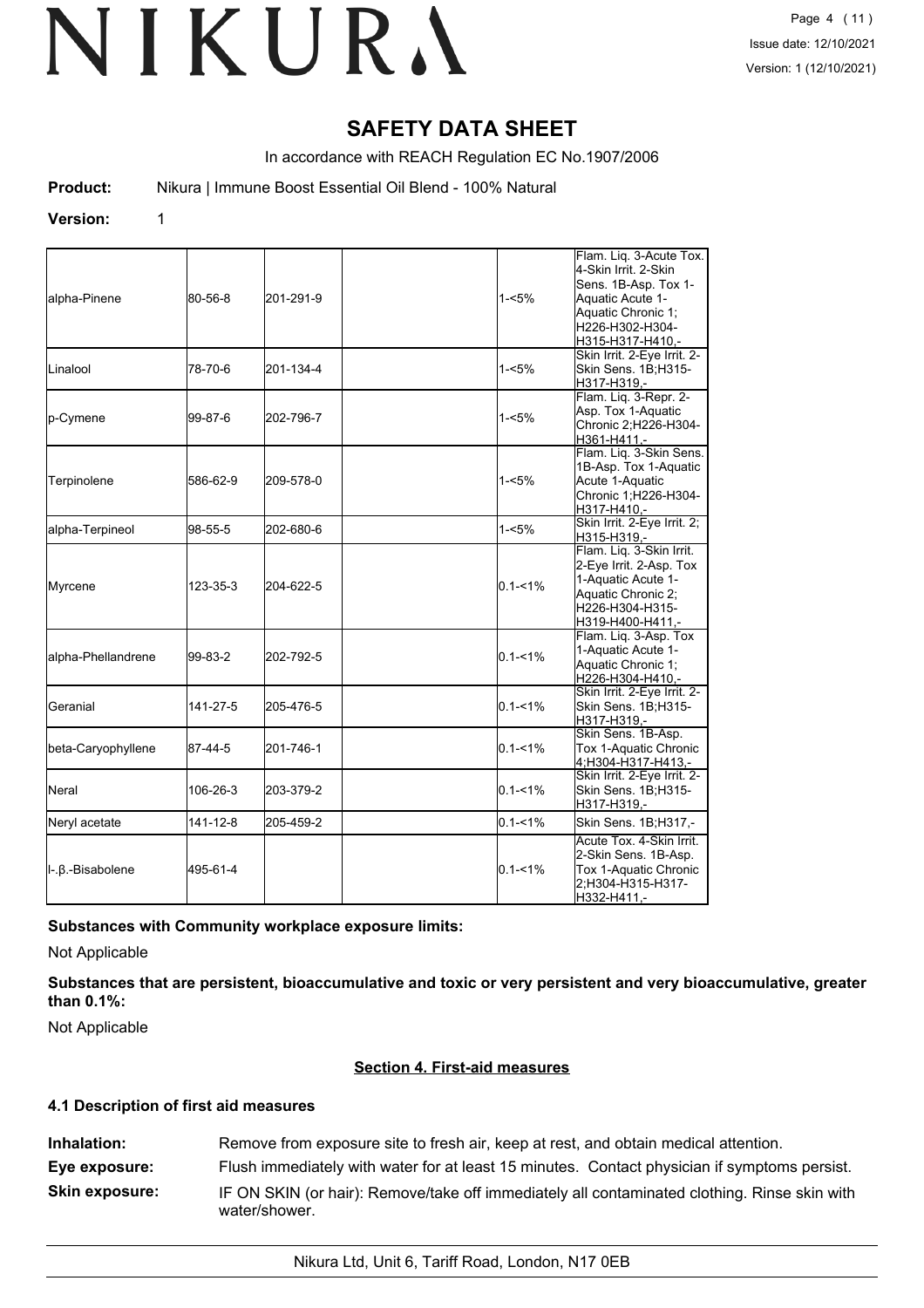# VIKURA

# **SAFETY DATA SHEET**

In accordance with REACH Regulation EC No.1907/2006

**Product:** Nikura | Immune Boost Essential Oil Blend - 100% Natural

**Version:** 1

**Ingestion:** IF SWALLOWED: Immediately call a POISON CENTER or doctor/physician.

## **4.2 Most important symptoms and effects, both acute and delayed**

May be fatal if swallowed and enters airways.

Causes skin irritation.

May cause an allergic skin reaction.

Suspected of damaging fertility or the unborn child (exposure route).

## **4.3 Indication of any immediate medical attention and special treatment needed**

None expected, see Section 4.1 for further information.

## **SECTION 5: Firefighting measures**

#### **5.1 Extinguishing media**

Suitable media: Carbon dioxide, Dry chemical, Foam.

#### **5.2 Special hazards arising from the substance or mixture**

In case of fire, may be liberated: Carbon monoxide, Unidentified organic compounds.

#### **5.3 Advice for fire fighters:**

In case of insufficient ventilation, wear suitable respiratory equipment.

#### **Section 6. Accidental release measures**

#### **6.1 Personal precautions, protective equipment and emergency procedures:**

Avoid inhalation. Avoid contact with skin and eyes. See protective measures under Section 7 and 8.

#### **6.2 Environmental precautions:**

Keep away from drains, surface and ground water, and soil.

#### **6.3 Methods and material for containment and cleaning up:**

Remove ignition sources. Provide adequate ventilation. Avoid excessive inhalation of vapours. Contain spillage immediately by use of sand or inert powder. Dispose of according to local regulations.

## **6.4 Reference to other sections:**

Also refer to sections 8 and 13.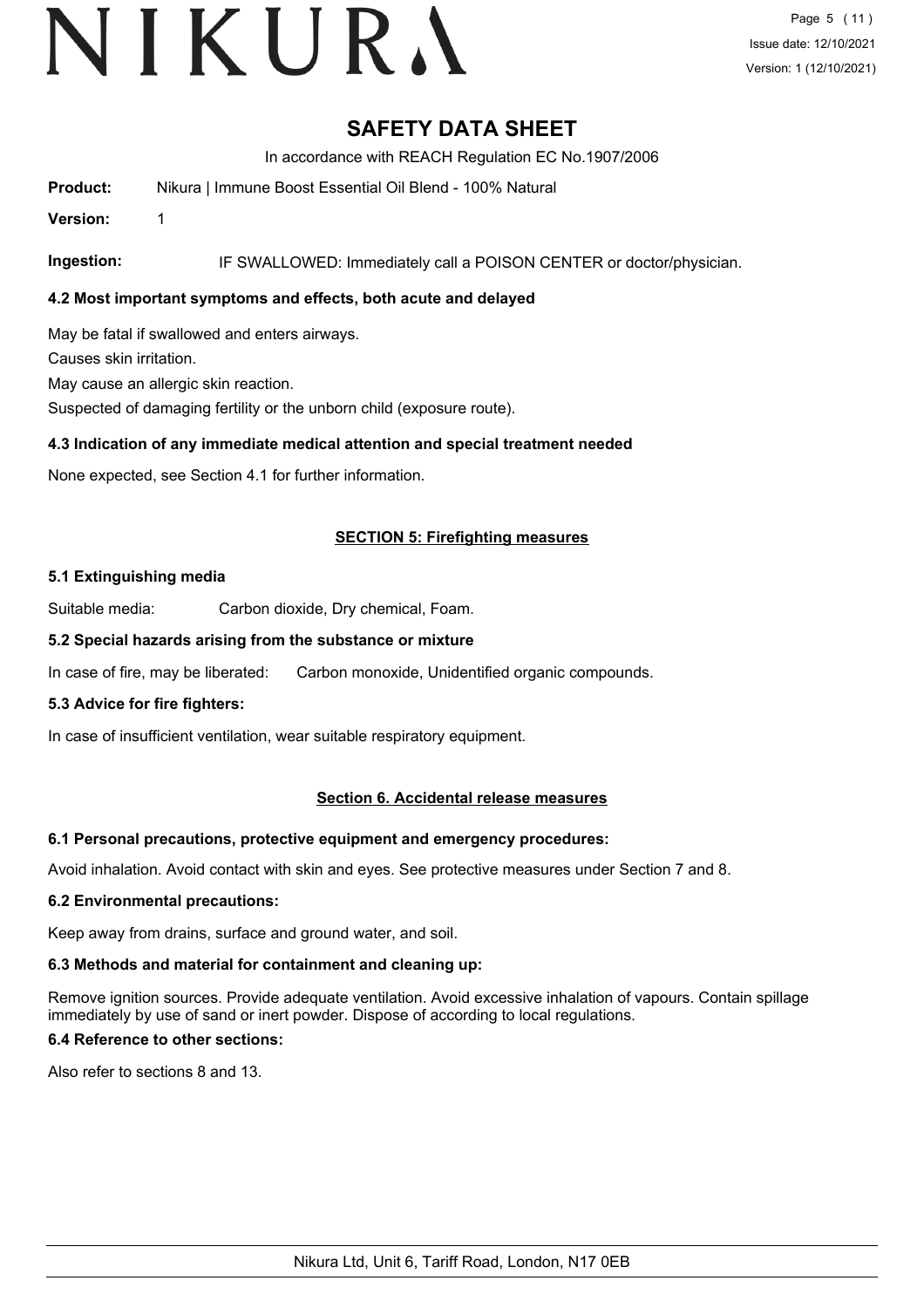# VIKURA

# **SAFETY DATA SHEET**

In accordance with REACH Regulation EC No.1907/2006

**Product:** Nikura | Immune Boost Essential Oil Blend - 100% Natural

**Version:** 1

## **Section 7. Handling and storage**

#### **7.1 Precautions for safe handling:**

Keep away from heat, sparks, open flames and hot surfaces. - No smoking.

## **7.2 Conditions for safe storage, including any incompatibilities:**

Ground/bond container and receiving equipment. Use only non-sparking tools. Take precautionary measures against static discharge.

## **7.3 Specific end use(s):**

Aromatherapy: Use in accordance with good manufacturing and industrial hygiene practices.

## **Section 8. Exposure controls/personal protection**

#### **8.1 Control parameters**

Workplace exposure limits: Not Applicable

#### **8.2 Exposure Controls**

#### **Eye / Skin Protection**

Wear protective gloves/eye protection/face protection

#### **Respiratory Protection**

Under normal conditions of use and where adequate ventilation is available to prevent build up of excessive vapour, this material should not require special engineering controls. However, in conditions of high or prolonged use, or high temperature or other conditions which increase exposure, the following engineering controls can be used to minimise exposure to personnel: a) Increase ventilation of the area with local exhaust ventilation. b) Personnel can use an approved, appropriately fitted respirator with organic vapour cartridge or canisters and particulate filters. c) Use closed systems for transferring and processing this material.

Also refer to Sections 2 and 7.

## **Section 9. Physical and chemical properties**

#### **9.1 Information on basic physical and chemical properties**

| <b>Appearance:</b>              | Not determined    |
|---------------------------------|-------------------|
| Odour:                          | Not determined    |
| <b>Odour threshold:</b>         | Not determined    |
| pH:                             | Not determined    |
| Melting point / freezing point: | Not determined    |
| Initial boiling point / range:  | Not determined    |
| <b>Flash point:</b>             | 45.5 $^{\circ}$ C |
| <b>Evaporation rate:</b>        | Not determined    |
| Flammability (solid, gas):      | Not determined    |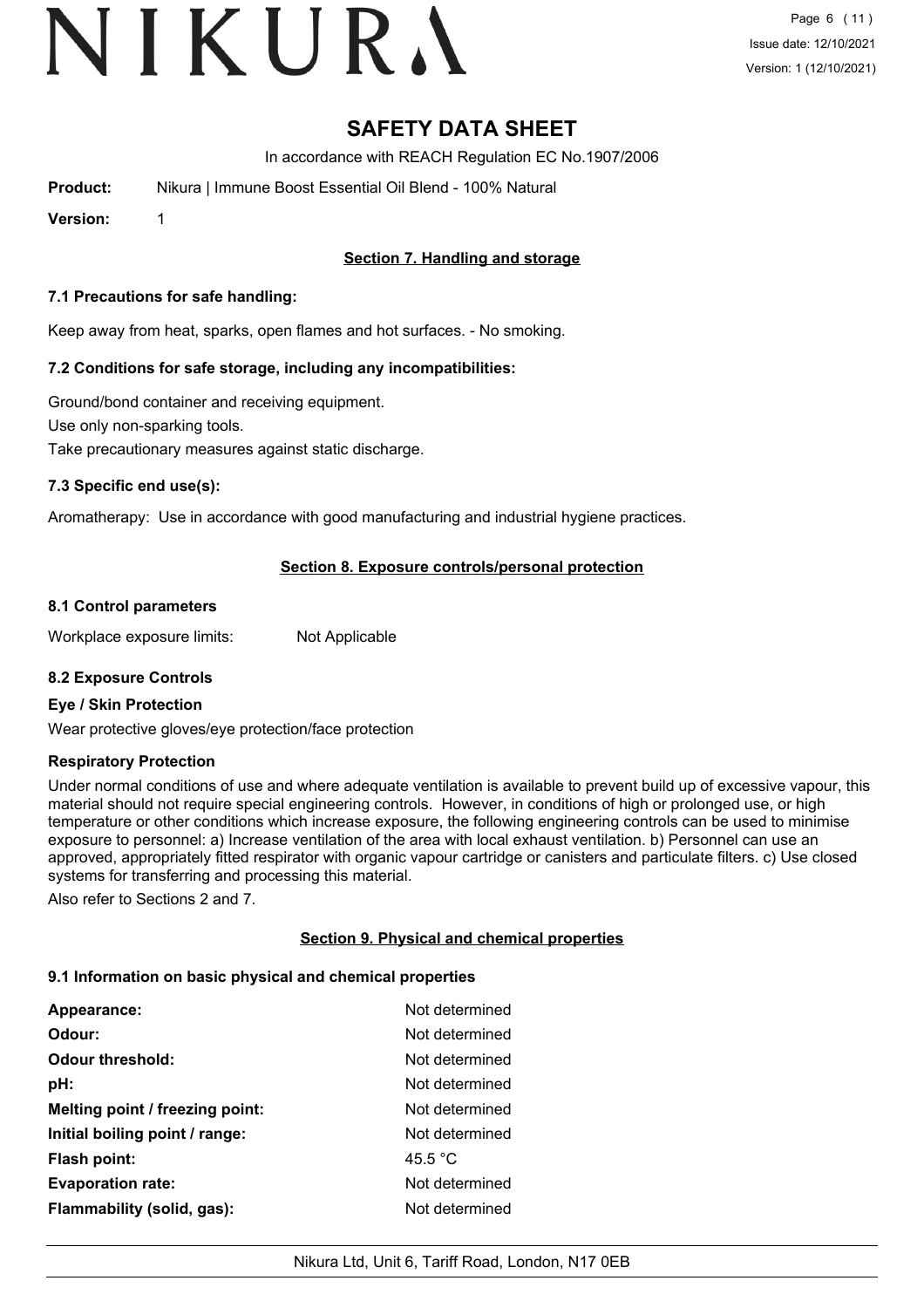# **SAFETY DATA SHEET**

In accordance with REACH Regulation EC No.1907/2006

**Product:** Nikura | Immune Boost Essential Oil Blend - 100% Natural

**Version:** 1

| Upper/lower flammability or explosive limits: | Product does not present an explosion hazard |
|-----------------------------------------------|----------------------------------------------|
| Vapour pressure:                              | Not determined                               |
| Vapour density:                               | Not determined                               |
| <b>Relative density:</b>                      | Not determined                               |
| Solubility(ies):                              | Insoluble in water.                          |
| Partition coefficient: n-octanol/water:       | Not determined                               |
| Auto-ignition temperature:                    | Not determined                               |
| Decomposition temperature:                    | Not determined                               |
| <b>Viscosity:</b>                             | Not determined                               |
| <b>Explosive properties:</b>                  | Not expected                                 |
| <b>Oxidising properties:</b>                  | Not expected                                 |

**9.2 Other information:** None available

## **Section 10. Stability and reactivity**

#### **10.1 Reactivity:**

Presents no significant reactivity hazard, by itself or in contact with water.

#### **10.2 Chemical stability:**

Good stability under normal storage conditions.

#### **10.3 Possibility of hazardous reactions:**

Not expected under normal conditions of use.

#### **10.4 Conditions to avoid:**

Avoid extreme heat.

## **10.5 Incompatible materials:**

Avoid contact with strong acids, alkalis or oxidising agents.

## **10.6 Hazardous decomposition products:**

Not expected.

#### **Section 11. Toxicological information**

#### **11.1 Information on toxicological effects**

This mixture has not been tested as a whole for health effects. The health effects have been calculated using the methods outlined in Regulation (EC) No 1272/2008 (CLP).

| <b>Acute Toxicity:</b>            | Based on available data the classification criteria are not met. |
|-----------------------------------|------------------------------------------------------------------|
| <b>Acute Toxicity Oral</b>        | 3160                                                             |
| <b>Acute Toxicity Dermal</b>      | >5000                                                            |
| <b>Acute Toxicity Inhalation</b>  | Not Available                                                    |
| <b>Skin corrosion/irritation:</b> | Skin Corrosion / Irritation Category 2                           |
| Serious eye damage/irritation:    | Based on available data the classification criteria are not met. |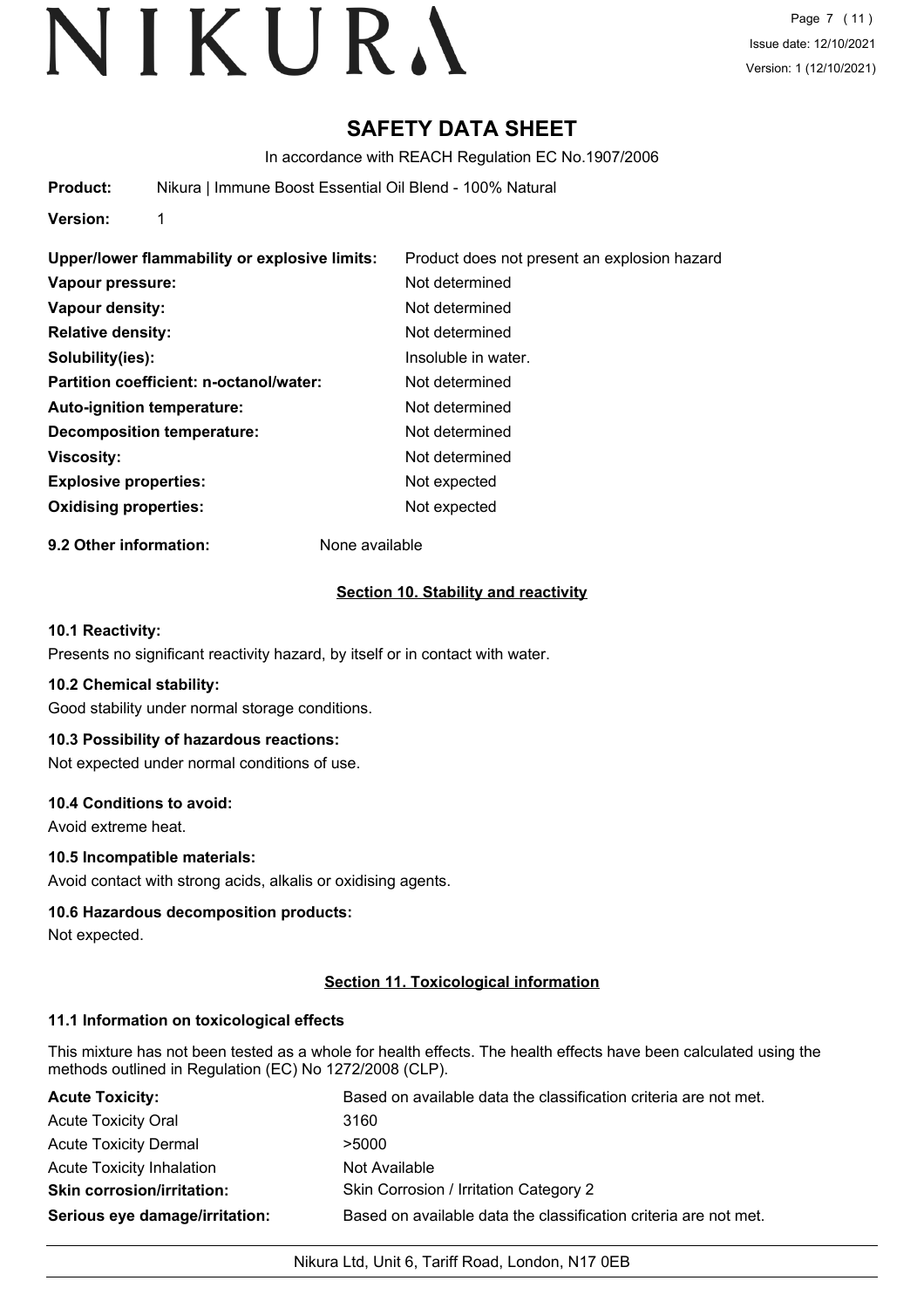# **SAFETY DATA SHEET**

In accordance with REACH Regulation EC No.1907/2006

| Product: |  |  |  | Nikura   Immune Boost Essential Oil Blend - 100% Natural |  |  |  |  |
|----------|--|--|--|----------------------------------------------------------|--|--|--|--|
|----------|--|--|--|----------------------------------------------------------|--|--|--|--|

**Version:** 1

| Sensitization - Skin Category 1                                  |
|------------------------------------------------------------------|
| Based on available data the classification criteria are not met. |
| Based on available data the classification criteria are not met. |
| Toxic to Reproduction Category 2                                 |
| Based on available data the classification criteria are not met. |
| Based on available data the classification criteria are not met. |
| <b>Aspiration Hazard Category 1</b>                              |
|                                                                  |

## **Information about hazardous ingredients in the mixture**

| Ingredient         | <b>CAS</b>      | EC                | LD50/ATE Oral | LD50/ATE<br><b>Dermal</b> | LC50/ATE<br><b>Inhalation</b> | <b>LC50</b><br><b>Route</b> |
|--------------------|-----------------|-------------------|---------------|---------------------------|-------------------------------|-----------------------------|
| Terpinen-4-ol      | 562-74-3        | 209-235-5         | 1300          | 2500                      | 11                            | Not<br>available            |
| alpha-Pinene       | $ 80 - 56 - 8 $ | $ 201 - 291 - 9 $ | 500           | Not available             | Not available                 | <b>Not</b><br>available     |
| p-Mentha-1,3-diene | $ 99-86-5 $     | 202-795-1         | 1680          | Not available             | Not available                 | Not<br>available            |

Refer to Sections 2 and 3 for additional information.

## **Section 12. Ecological information**

#### **12.1 Toxicity:**

Very toxic to aquatic life.

| Toxic to aquatic life with long lasting effects. |               |  |  |  |
|--------------------------------------------------|---------------|--|--|--|
| 12.2 Persistence and degradability:              | Not available |  |  |  |
| 12.3 Bioaccumulative potential:                  | Not available |  |  |  |
| 12.4 Mobility in soil:                           | Not available |  |  |  |
| 12.5 Results of PBT and vPvB assessment:         |               |  |  |  |

This substance does not meet the PBT/vPvB criteria of REACH, annex XIII.

**12.6 Other adverse effects:** Not available

## **Section 13. Disposal considerations**

#### **13.1 Waste treatment methods:**

Dispose of in accordance with local regulations. Avoid disposing into drainage systems and into the environment. Empty containers should be taken to an approved waste handling site for recycling or disposal.

#### **Section 14. Transport information**

| 14.1 UN number:                  | UN1169                     |
|----------------------------------|----------------------------|
| 14.2 UN Proper Shipping Name:    | EXTRACTS, AROMATIC, LIQUID |
| 14.3 Transport hazard class(es): | 3                          |
| <b>Sub Risk:</b>                 | -                          |
| 14.4. Packing Group:             | Ш                          |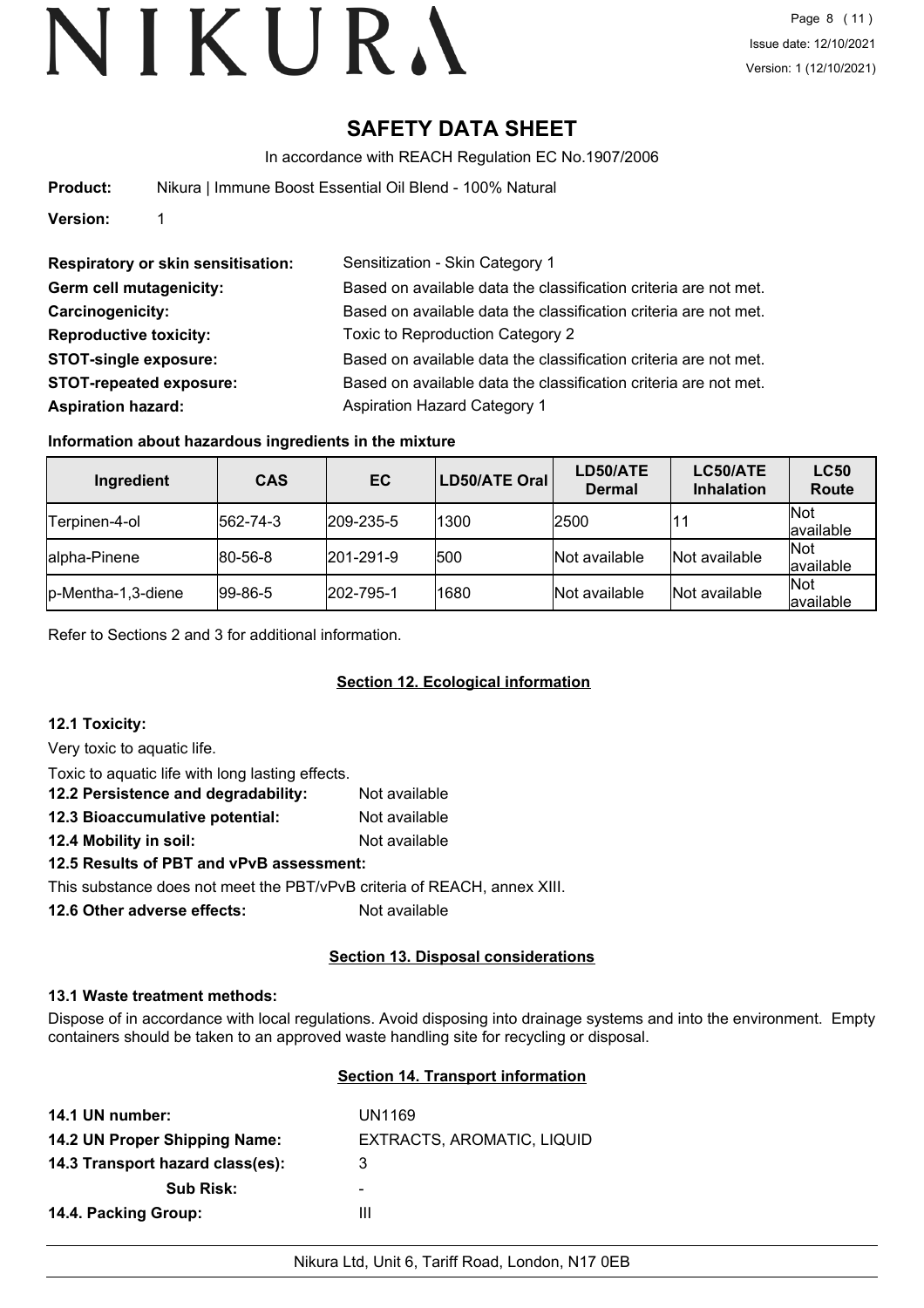# **SAFETY DATA SHEET**

In accordance with REACH Regulation EC No.1907/2006

**Product:** Nikura | Immune Boost Essential Oil Blend - 100% Natural

**Version:** 1

- **14.5 Environmental hazards:** This is an environmentally hazardous substance.
- **14.6 Special precautions for user:** None additional

**14.7 Transport in bulk according to Annex II of MARPOL73/78 and the IBC Code:**

Not applicable

## **Section 15. Regulatory information**

**15.1 Safety, health and environmental regulations/legislation specific for the substance or mixture** None additional

#### **15.2 Chemical Safety Assessment**

A Chemical Safety Assessment has not been carried out for this product.

## **Section 16. Other information**

**Concentration % Limits:** EH A1=87.71% EH C2=33.43% EH C3=3.25% EH C4=77.71% SCI 2=21. 73% SS 1=3.27% REP 2=36.01% AH 1=23.90% **Total Fractional Values:** EH A1=1.14 EH C2=2.99 EH C3=30.74 EH C4=1.29 SCI 2=4.60 SS 1=30. 61 REP 2=2.78 AH 1=4.18

**Key to revisions:**

Not applicable

#### **Key to abbreviations:**

| <b>Abbreviation</b> | <b>Meaning</b>                                                        |
|---------------------|-----------------------------------------------------------------------|
| Acute Tox. 4        | Acute Toxicity - Oral Category 4                                      |
| Acute Tox, 4        | Acute Toxicity - Inhalation Category 4                                |
| Aquatic Acute 1     | Hazardous to the Aquatic Environment - Acute Hazard Category 1        |
| Aquatic Chronic 1   | Hazardous to the Aquatic Environment - Long-term Hazard Category 1    |
| Aquatic Chronic 2   | Hazardous to the Aquatic Environment - Long-term Hazard Category 2    |
| Aquatic Chronic 3   | Hazardous to the Aquatic Environment - Long-term Hazard Category 3    |
| Aquatic Chronic 4   | Hazardous to the Aquatic Environment - Long-term Hazard Category 4    |
| Asp. Tox 1          | Aspiration Hazard Category 1                                          |
| Eye Irrit. 2        | Eye Damage / Irritation Category 2                                    |
| Flam. Liq. 3        | Flammable Liquid, Hazard Category 3                                   |
| H226                | Flammable liquid and vapour.                                          |
| H302                | Harmful if swallowed.                                                 |
| H304                | May be fatal if swallowed and enters airways.                         |
| H315                | Causes skin irritation.                                               |
| H317                | May cause an allergic skin reaction.                                  |
| H319                | Causes serious eye irritation.                                        |
| H332                | Harmful if inhaled.                                                   |
| H336                | May cause drowsiness or dizziness.                                    |
| H361                | Suspected of damaging fertility or the unborn child (exposure route). |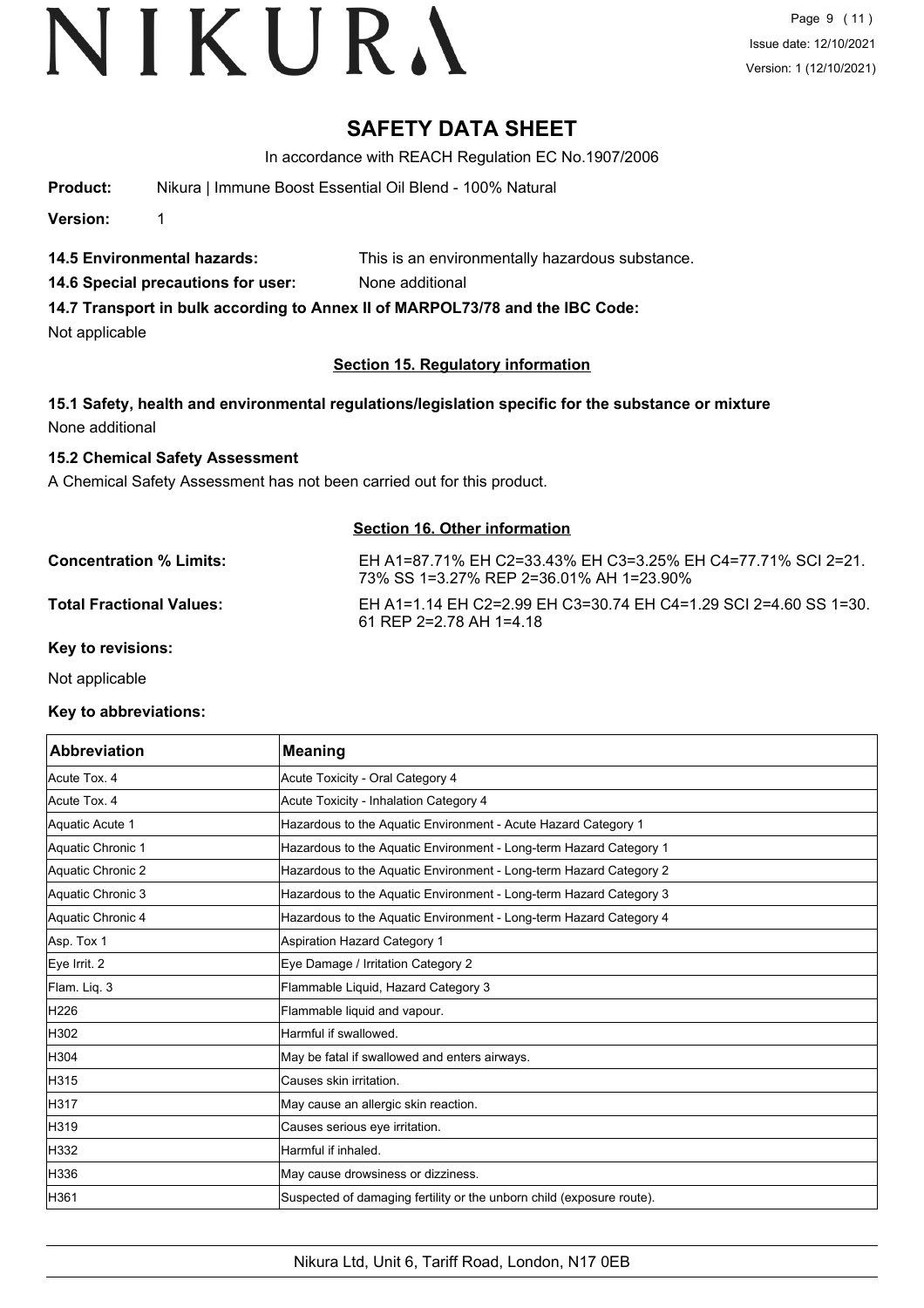# **SAFETY DATA SHEET**

In accordance with REACH Regulation EC No.1907/2006

**Product:** Nikura | Immune Boost Essential Oil Blend - 100% Natural

#### **Version:** 1

| H400             | Very toxic to aquatic life.                                                                                                         |
|------------------|-------------------------------------------------------------------------------------------------------------------------------------|
| H410             | Very toxic to aquatic life with long lasting effects.                                                                               |
| H411             | Toxic to aquatic life with long lasting effects.                                                                                    |
| H412             | Harmful to aquatic life with long lasting effects.                                                                                  |
| H413             | May cause long lasting harmful effects to aquatic life.                                                                             |
| P202             | Do not handle until all safety precautions have been read and understood.                                                           |
| P210             | Keep away from heat, sparks, open flames and hot surfaces. - No smoking.                                                            |
| P233             | Keep container tightly closed.                                                                                                      |
| P240             | Ground/bond container and receiving equipment.                                                                                      |
| P241             | Use explosion-proof electrical, ventilating and lighting equipment.                                                                 |
| P242             | Use only non-sparking tools.                                                                                                        |
| P243             | Take precautionary measures against static discharge.                                                                               |
| P <sub>261</sub> | Avoid breathing vapour or dust.                                                                                                     |
| P <sub>264</sub> | Wash hands and other contacted skin thoroughly after handling.                                                                      |
| P270             | Do not eat, drink or smoke when using this product.                                                                                 |
| P271             | Use only outdoors or in a well-ventilated area.                                                                                     |
| P272             | Contaminated work clothing should not be allowed out of the workplace.                                                              |
| P273             | Avoid release to the environment.                                                                                                   |
| P280             | Wear protective gloves/eye protection/face protection.                                                                              |
| P301/310         | IF SWALLOWED: Immediately call a POISON CENTER or doctor/physician.                                                                 |
| P301/312         | IF SWALLOWED: call a POISON CENTER or doctor/physician if you feel unwell.                                                          |
| P302/352         | IF ON SKIN: Wash with plenty of soap and water.                                                                                     |
| P303/361/353     | IF ON SKIN (or hair): Remove/take off immediately all contaminated clothing. Rinse skin with water/shower.                          |
| P304/340         | IF INHALED: Remove victim to fresh air and keep at rest in a position comfortable for breathing.                                    |
| P305/351/338     | IF IN EYES: Rinse cautiously with water for several minutes. Remove contact lenses, if present and easy to<br>do. Continue rinsing. |
| P308/313         | IF exposed or concerned: Get medical advice/attention.                                                                              |
| P312             | Call a POISON CENTRE or doctor/physician if you feel unwell.                                                                        |
| P330             | Rinse mouth.                                                                                                                        |
| P331             | Do not induce vomiting.                                                                                                             |
| P332/313         | If skin irritation occurs: Get medical advice/attention.                                                                            |
| P333/313         | If skin irritation or rash occurs: Get medical advice/attention.                                                                    |
| P337/313         | If eye irritation persists: Get medical advice/attention.                                                                           |
| P362             | Take off contaminated clothing and wash before reuse.                                                                               |
| P363             | Wash contaminated clothing before reuse.                                                                                            |
| P370/378         | In case of fire: Use carbon dioxide, dry chemical, foam for extinction.                                                             |
| P391             | Collect spillage.                                                                                                                   |
| P403/233/235     | Store in a well-ventilated place. Keep container tightly closed. Keep cool.                                                         |
| P403/235         | Store in a well-ventilated place. Keep cool.                                                                                        |
| P405             | Store locked up.                                                                                                                    |
| P501             | Dispose of contents/container to approved disposal site, in accordance with local regulations.                                      |
| Repr. 2          | Toxic to Reproduction Category 2                                                                                                    |